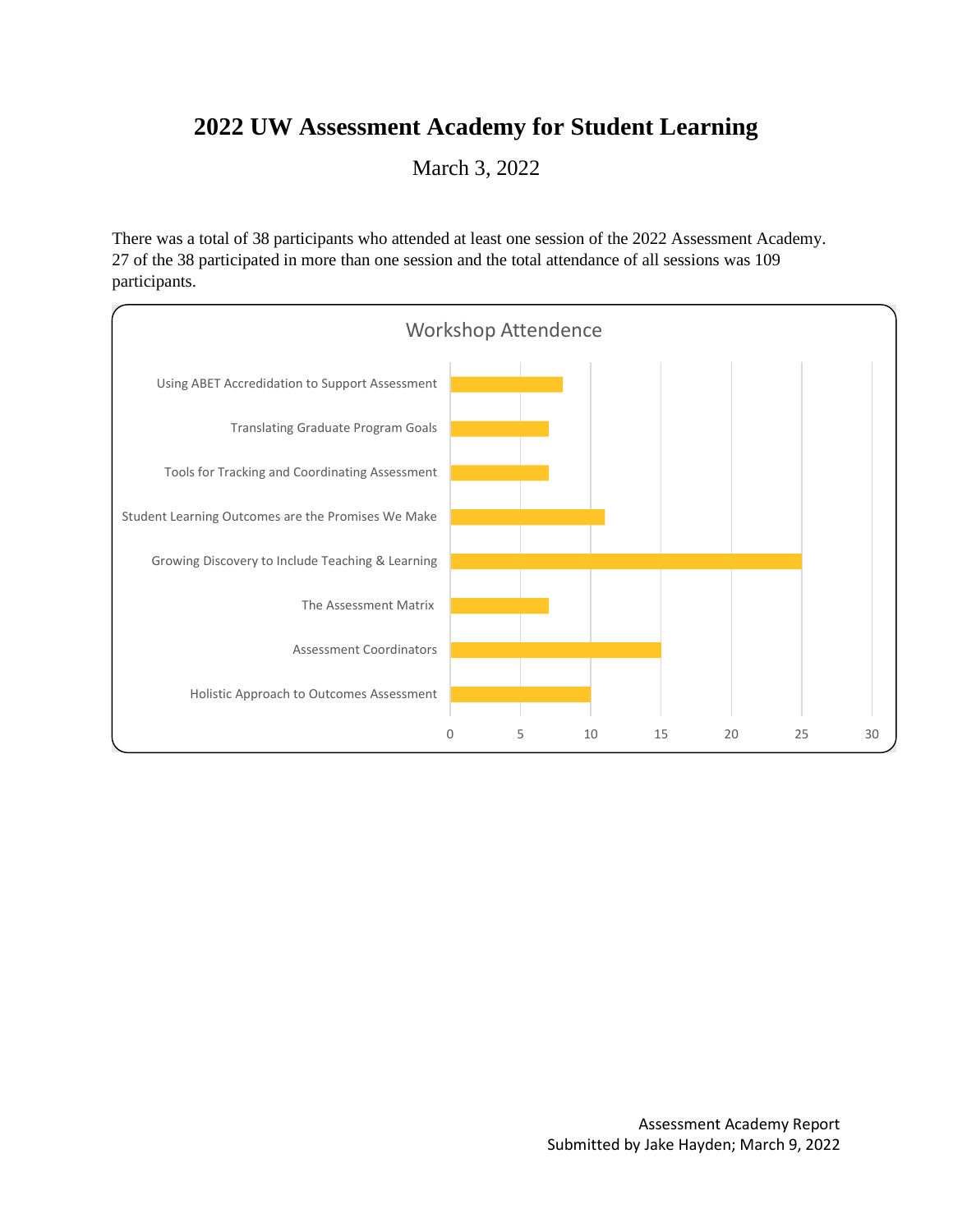



Assessment Academy Report Submitted by Jake Hayden; March 9, 2022